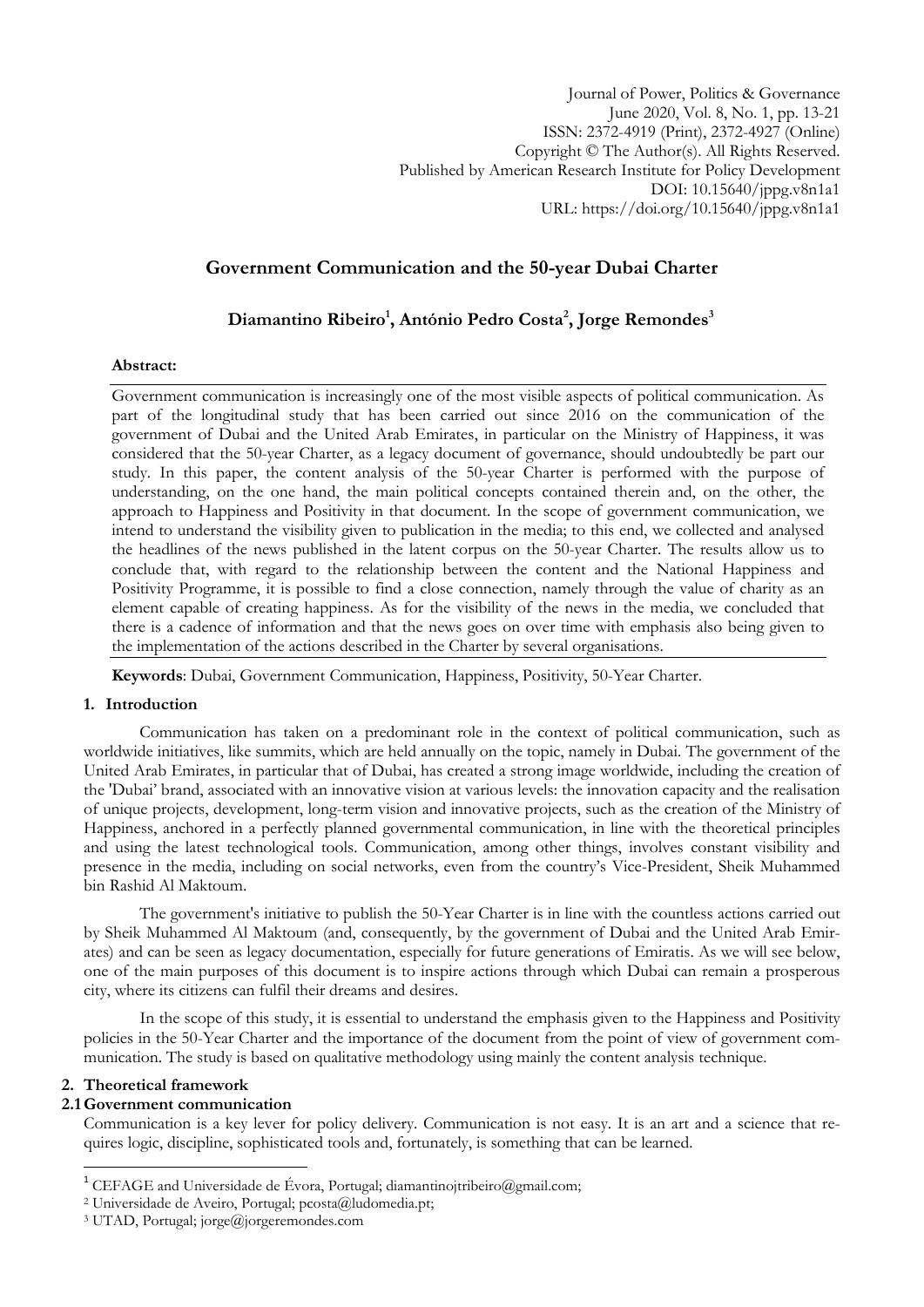However, this has to be done methodically, with discipline, and one needs to learn from experts, from their knowledge and from their ideas, to be able to communicate properly (Chadda, Mahbubani, Pardinas, Martin, Weed, 2016).

Current governments have increasingly shifted to a mode of consultation that includes internationalisation and the requirement of new communication practices. This includes the development and use of instruments that promote resources, such as freedom of information legislation and the use of public performance measures (Howlett, 2009; Kanozia, 2016; Knapp & Wright, 2006). As a result, government communication is now a growing industry in many countries and is subject to increasing attention from both professionals and theorists (Howlett, 2009).

The business of government has changed dramatically in recent years. So, it is no surprise that the transformation of government operations, coupled with an unprecedented rise in citizen expectations, have placed extraordinary demands on government communicators. Additionally, the effect of globalization is an undeniable fact, so from our point of view it is important to emphasise the practical approach by highlighting the best practices in government communications – many originated from the United Kingdom and are now flourishing in Canada, for instance, and are being applied elsewhere; according to Kearney the best practices are:

- 1. **One Government, One Voice**. Increasingly, governments and private sector organisations are recognising that in a crowded, noisy marketplace, it is vital to streamline communications in order to establish a strong identity and message. The model is codified in the Government of Canada's recently updated Policy on Communications and Federal Identity and is adopted by governments worldwide.
- 2. **Audience-Centric Communications**. The concept of audience-centric communications has long been established as one of the best practices aimed at ensuring that the communications experience (i.e. message and channel) is oriented towards the needs of the audience member, as opposed to the organisation. Applied in a government context, this translates into citizen-centric communications, a model in which citizens can have a user-driven experience of accessing information. For example, rather than sifting through several departmental websites, a citizen can access relevant information based on a self-identified need, such as resources for seniors or information for small businesses.
- 3. **Agile Communications Teams**. In recent years, the organisational structures of communications teams have transformed dramatically, in response to the extraordinary changes in the media landscape. In an environment of digital communications and an unprecedented integration of channels, traditional siloed structures have been replaced with what is often referred to as a "trading floor" model, in which employees are deployed based on ability and area of interest, as opposed to a rigid role structure.

The approach to organisational design is highly responsive and flexible, which is increasingly necessary as the communications discipline evolves rapidly in response to audiences' changing and rising expectations. This is what Deloitte University Press describes as "a network of teams" with a high degree of empowerment, strong communication, and rapid information flow.

4. **Digital and Open by Default**. The Government of Canada is adopting best practices informed by groundbreaking strategic communications planning work conducted by the UK Government, now internationally recognised as pioneers in effective public sector communications practices (for more on the UK Government Communications Plan, see here). A core principle of the model is the notion of "digital by default"; in other words, designing communications tactics and approaches around the web as the core channel, rather than as an afterthought. It is the difference between issuing a news release and then posting it online and developing a communications approach across the web, social media and offline communication channels such as events and speeches in an integrated fashion.

Connected to "digital by default" is the focus on a government that is "open by default". This basic premise has been adopted by the Government of Canada (as formalised in the Ministerial Mandate Letters). This philosophy calls for a first assumption that information will be made publicly available in the interest of transparency, as opposed to historic approaches in which openness was an exception made by conscious choice under certain circumstances.

5. **Focus on Dialogue and Engagement**. Increasingly, there is a shift in communications approaches among public sector organisations. In particular, moving away from the traditional "tell and sell" model, to a more participatory and inclusive approach of fostering meaningful two-way communication and engagement. This increased focus on dialogue and engagement is in part a result of the impact of social media in shifting expectations of communication as a conversation. Additionally, governments are now recognising that trust is the necessary prerequisite of effective communication – and it requires new approaches to dialogue, engagement and openness.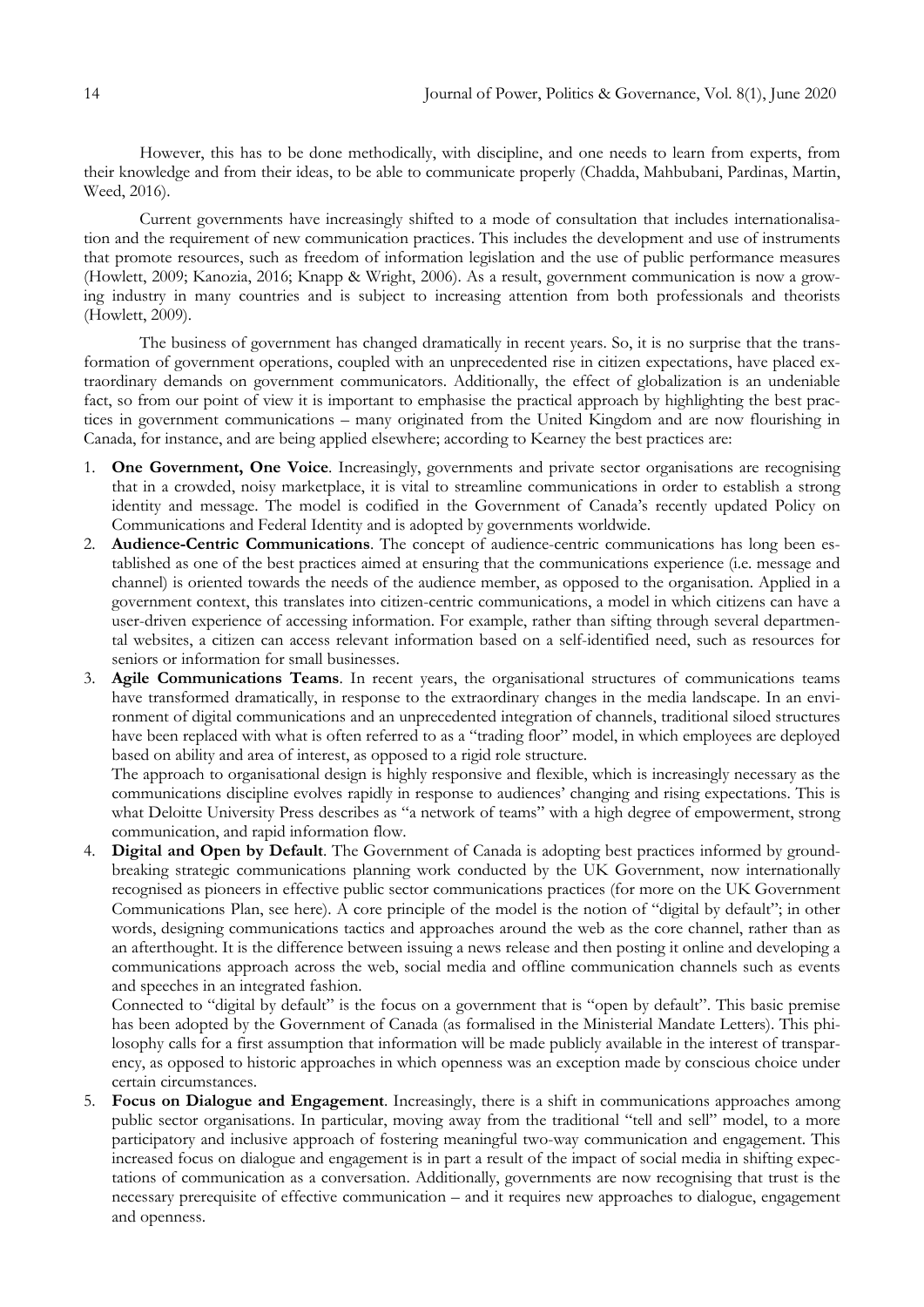Governments in Canada (including provincial governments) and abroad are shifting toward using techniques such as citizen panels, Google Hangouts, online deliberative dialogue and open houses as foundational elements of a communications model designed to increase relevance and trust through engagement.

- 6. **Driven by Storylines**. One of the most significant trends in strategic communications and marketing in public sector institutions is the use of a content strategy. This approach involves identifying priority topics and narratives that are brought to life through a concerted exercise of storytelling. It stems from the recognition that to communicate everything is to communicate nothing – truly breakthrough communication results require a judicious focus on being economical with words and ideas. This model is focused on "sensemaking" opportunities, in which a deliberate effort is made to create meaning for citizens by clustering various discrete elements of information into a coherent story. Storytelling has been identified as a leading trend in government communications.
- 7. **Delivery**. Governments are now adopting "delivery" methodologies in order to ensure effective execution of priorities. Coined by Michael Barber, the "Delivery" model (also known as "deliverology") aims to embed an agile performance management system in large-scale organisations. The approach was established in the UK Government context and has recently been introduced by the Government of Canada"s Privy Council Office. The focus is on spearheading government priorities through a repeatable cycle of identifying priorities, establishing accountabilities and metrics, monitoring operational performance, and reporting on progress. The Delivery approach to government operations relies heavily on strategic communications as a key enabler, particularly with regard to operational and team communication
- **Results-Based**. The underpinning of modern government operations is results-based management. From the United Nations to leading countries around the world and provincial/territorial and municipal governments in Canada, management by metrics has become the undisputed gold standard of operational delivery. This approach requires active, strategic involvement in communications on several levels: establishing the principle and communicating measurable goals, sharing success stories as well as lessons learned, and creating systems and processes for identifying, tracking and reporting on metrics (Kealey, 2012).

Generally, improving responsiveness and reliability lies outside the remit of communication functions. However, government communicators have a legitimate responsibility to advise policymakers and politicians on how best to assure citizens that their needs and desires are being taken into account and, where this is not possible, to provide advice on how best to minimise any backlash. Frustratingly, few communication leaders are positioned to provide advice on such matters (Chadda, Mahbubani, Pardinas, Martin, Weed, 2016). Nevertheless, research on developed countries indicates that improving the way the government communicates with the public can increase confidence in government and satisfaction with public services (Nussio, García-Sánchez, Oppenheim, & Pantoja-Barrios, 2020).

## **2.2 The 50-year Charter**

The 50-year Charter marks Sheikh Mohammed bin Rashid al Maktoum's fifty years of public service. The publication of the 50-year Charter took place the day after the publication of the 8 Principles of Dubai or the Dubai Magna Carta, in January 2019. In the introduction of the Charter, the Governor declares that the document represents his commitment and a promise to improve the quality of life of the population, develop the Dubai community and guarantee the future of the next generations. He expresses that he wishes for the document be a legacy that can guarantee another fifty years of prosperity anchored in the following values: the spirit of compassion, love, harmony and tolerance. The letter is divided into 9 articles that set different goals and present several programmes or projects that the government intends to implement to ensure the sustainable development of the Emirates:

**Article One: Dubai Silk Road**. Dubai is destined to be a crossroad between East and West, and between North and South. We have the largest international airport in the world. It connects us with more than 200 cities. Over the next 10 years, more than one billion passengers will pass through our airports. Worldwide, we operate around 80 ports that are connected to hundreds of cities. Our next goal is to build our own Silk Road in cooperation with our friendly neighbours who share our vision. Our region has historically been a region of civilisation and trade, and this role must be restored. We will seek to build international cooperation to support these aspirations.

**Article Two: A Geo-Economic Map for Dubai**. In the coming phase we will work to develop a geoeconomic map for the city of Dubai and set up specialised, integrated economic zones in the whole city. Each geo-economic sector in the city will have its own council, which manages and markets it. Each geographical sector will have its own economic and investment goals. We will monitor the achievement of these goals with transparency. A governor will be appointed for each economic zone to oversee the achievement of its goals, as well as its progress and success.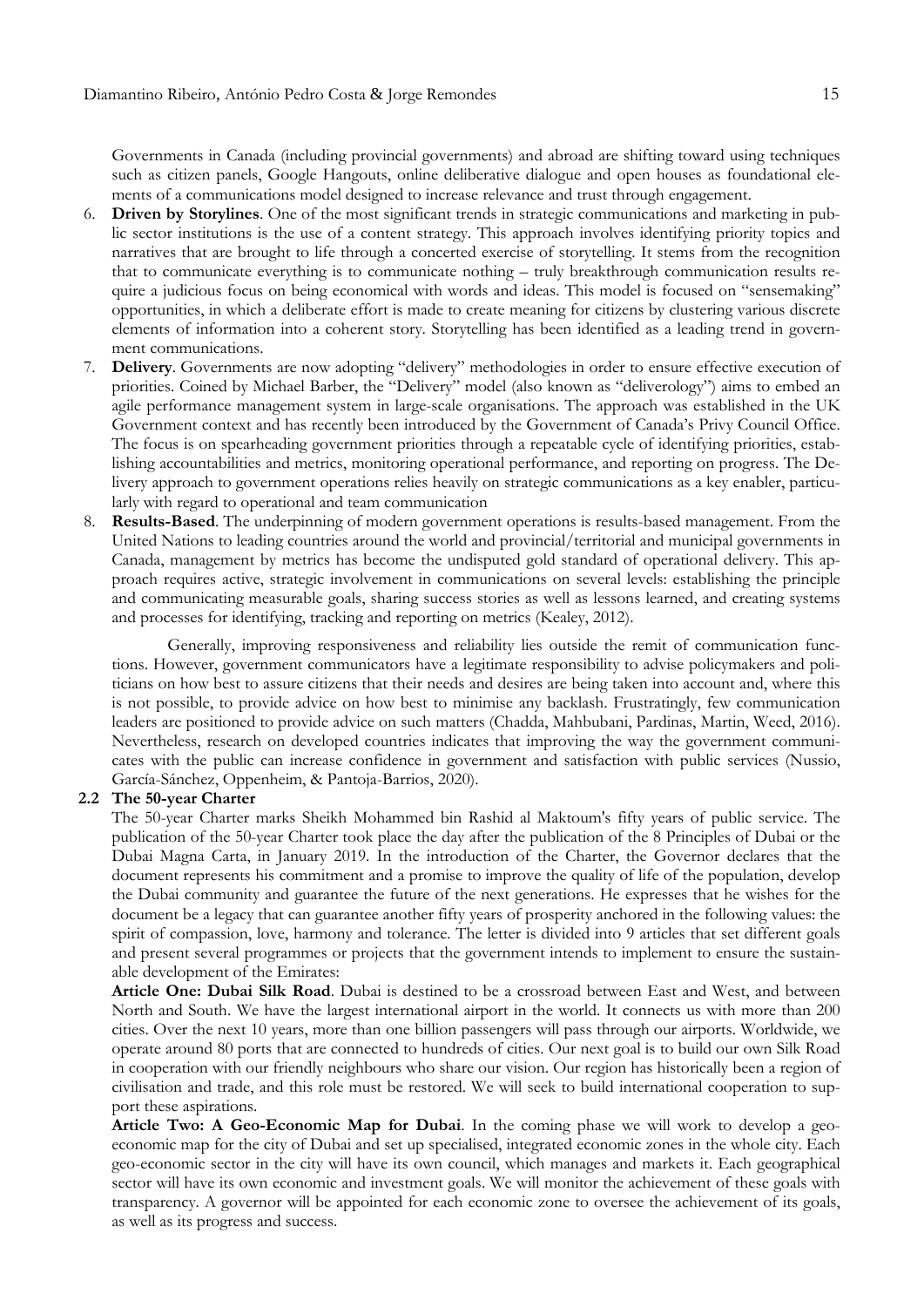**Article Three: First Virtual Commercial City.** Dubai will lead the establishment of the first virtual commercial city in the region that grants commercial licenses without having to reside in Dubai.

The city will allow investors to open bank accounts and grant e-residencies according to the best international laws and regulations. We aim to have 100,000 companies in the virtual city.

**Article Four: A Central Education File for Every Citizen**. We aim to develop a centralised education database for every citizen to document all the academic degrees obtained, classes and training taken, and conferences attended. This will help us design customised educational plans for our citizens that suit their personal skills. We aim to build an educational and learning system that explores and develops people"s skills. Our goal for our citizens is to have a life-long learning so they can continue to improve their skills and capacities, in order to adapt to the rapid global changes in the world.

**Article Five: A Doctor to Every Citizen.** We aim to provide citizens with medical consultations 24/7 through hundreds of thousands of doctors, specialists and medical consultants across the globe. This will be facilitated by smart government application. Our goal is to transform the medical system to bring doctors closer to individuals, enhance awareness, and utilise top medical minds globally to serve the health of our citizens.

**Article Six: Free Economic and Creative Zones in Universities**. Dubai"s foundation is rooted in trade. We will announce our public and private universities as free zones that allow students to carry out business and creative activities, make these activities part of the education and graduation system, and shape integrated economic and creative zones around the universities. These zones will support students with education, research and funding during the launch of their projects. We want our universities to not only graduate students, but also to create companies and employers.

**Article Seven: Self-sufficiency in Dubai Homes**. We will develop an integrated programme to build a comprehensive system that allows at least a tenth of our citizens" homes to be self-sufficient in terms of water, food and energy. The achievement of this goal will help change lifestyles and contribute to the preservation of our environment. We aim to create a new economic sector that supports energy, water and food self-sufficiency in the houses of Dubai, for at least a month, to be increased later.

**Article Eight: Cooperative Companies in Various Sectors.** This is a long-term programme that aims to provide new sources of income to our citizens, improve the quality of some services through privatisation, and to establish cooperative companies owned by citizens in a number of vital sectors.

**Article Nine: Annual Growth in Philanthropy**. Our daily businesses and projects should not lead us to forget about giving to those who need help. We pledge to increase philanthropic initiatives every year and to grow them by at least an equal percentage of our annual economic growth. Charity is indeed a major factor in the happiness of societies and the continuity of progress and prosperity.

These initiatives allow, according to the Governor's vision, to see beyond the present moment, with the medium / long-term vision and anticipation being an integral part of the strategic planning of the government of the United Arab Emirates.

It should be noted that the document began being prepared well in advance, having been reported in January 2018 that Sheikh Mohammed assigned Shaikh Hamdan bin Mohammed Bin Rashid Al Maktoum, Crown Prince of Dubai and Chairman of Dubai Executive Council, to follow up on the implementation of the Charter's articles. The importance of the document lies mainly in the reason that the upcoming 50 years require creativity and countless efforts and hard work to build on the previous achievements in the lead-up to an integrated city where law and a spirit of mercy and love prevail. A city where its residents enjoy comfort and well-being. A city that creates an environment conducive to future generations<sup>4</sup>.

On the date of publication, the Ruler underlined the goal to present the Charter annually, in January, together with the launch of projects of excellence, new actions in order to add more value to the initiatives described in the 50-year Charter.

## **3. Methodology**

1

Qualitative research is designed to reveal the meaning that informs the action or outcomes that are typically measured by quantitative research. Therefore, qualitative researchers investigate meanings, interpretations, symbols, and the processes and relations of social life. What this type of research produces is descriptive data that the researcher must then interpret using rigorous and systematic methods of transcribing, coding, and analysis of

<sup>4</sup> Brainstorming session held on 50-Year Charter. Retrieved from: [http://www.gulfreader.com/brainstorming-session-held-](http://www.gulfreader.com/brainstorming-session-held-50-year-charter/)[50-year-charter/,](http://www.gulfreader.com/brainstorming-session-held-50-year-charter/) Last accessed 24.03.2020.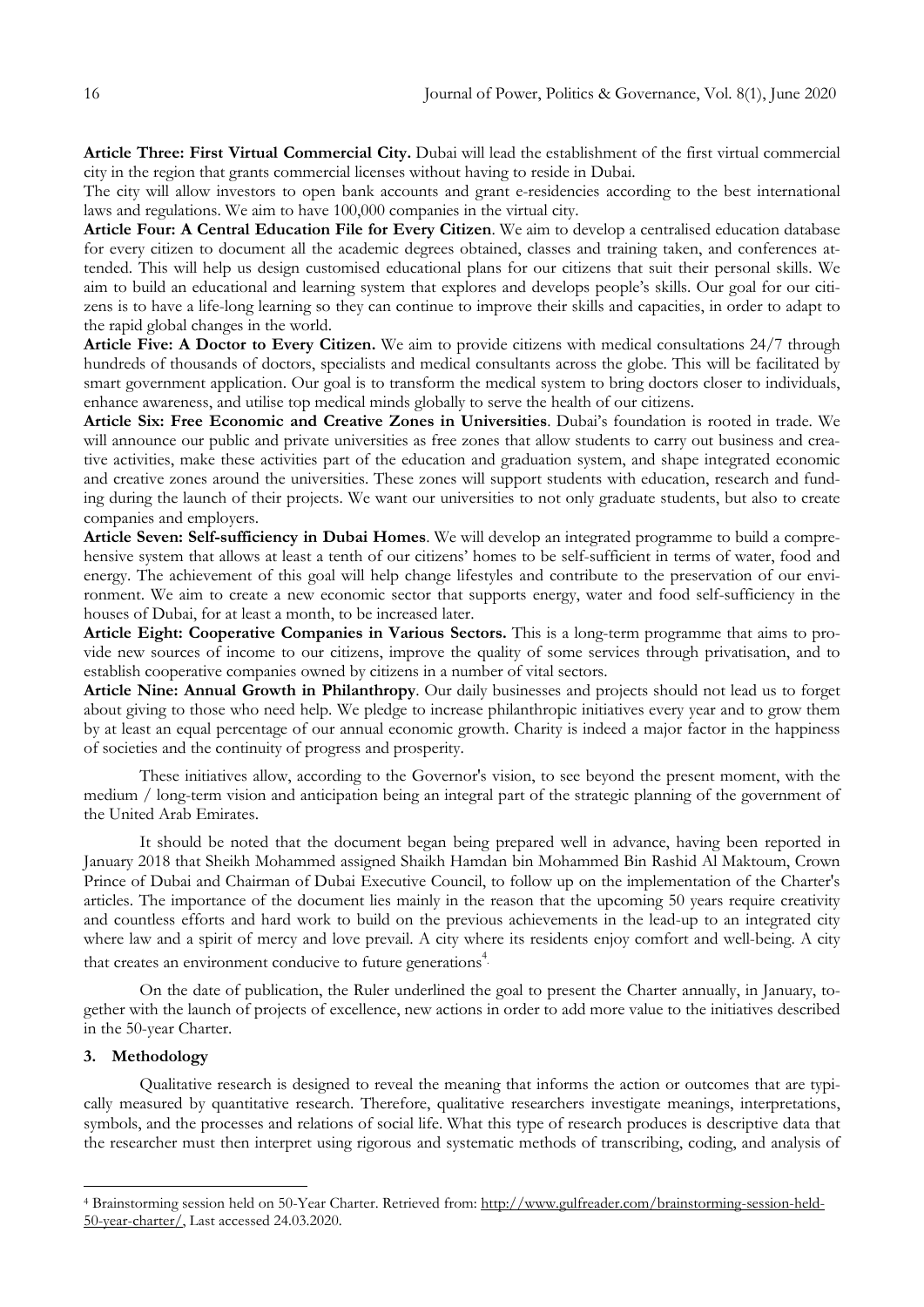trends and themes. Because its focus is everyday life and people's experiences, qualitative research lends itself well to creating new theories using the [inductive](https://www.thoughtco.com/deductive-vs-inductive-reasoning-3026549) method, which can then be tested with further research.

Qualitative researchers use their own eyes, ears, and intelligence to collect in-depth perceptions and descriptions of targeted populations, places, and events. Their findings are collected through a variety of methods, and often a researcher will use at least two or several of the following while conducting a qualitative study: a) [Di](https://www.thoughtco.com/direct-observation-definition-3026532)rect [observation;](https://www.thoughtco.com/direct-observation-definition-3026532) b) [Open-ended](https://www.thoughtco.com/sociology-survey-questions-3026559) surveys; c) Focus [group;](https://www.thoughtco.com/use-focus-groups-in-research-3026533) c) In-depth [interviews;](https://www.thoughtco.com/in-depth-interview-3026535) d) Oral [history;](http://guides.library.ucsc.edu/oralhist) e) [Participant](https://www.thoughtco.com/participant-observation-research-3026557) [observation;](https://www.thoughtco.com/participant-observation-research-3026557) f) [Ethnographic](https://www.thoughtco.com/ethnography-definition-3026313) observation; g) [Content](https://www.thoughtco.com/content-analysis-sociology-3026155) analysis(Crossman, 2020).

According to Crossman, [content](https://www.thoughtco.com/content-analysis-sociology-3026155) analysis is used to analyse social life by interpreting words and images from documents, film, art, music, and other cultural products and media. The research looks at how words and images are used and the context in which they are used, in order to draw conclusions about the underlying culture. Content analysis of digital material, especially that generated by social media users, has become a popular technique within the social sciences (Crossman, 2020).

Content analysis, as in all qualitative analysis, is a reflective process. There is no "step 1, 2, 3, done!" linear progression in the analysis. This means that identifying and condensing meaning units, coding, and categorising are not one-time events. It is a continuous process of coding and categorising, then returning to the raw data to reflect on the initial analysis. Some basic concepts help to keep objectiveness, according to Erdingsson and [Bry](https://www.sciencedirect.com/science/article/pii/S2211419X17300423#!)[siewiczb:](https://www.sciencedirect.com/science/article/pii/S2211419X17300423#!)

- 1. It is important to maintain a vigilant awareness of one"s own pre-understandings in order to avoid bias during analysis and in results;
- 2. Use and trust your own [intuition](https://www.sciencedirect.com/topics/medicine-and-dentistry/intuition) during the analysis process;
- 3. If possible, discuss and reflect together with other researchers who have analysed the same data. Be open and receptive to new perspectives;
- 4. Understand that it is going to take time. Even if you are quite experienced, each set of data is different and all require time to analyse. You need time to think, reflect and then review your analysis;
- 5. Keep reminding yourself how excited you have felt about this area of research and how interesting it is. Embrace it with enthusiasm;
- 6. Let it be chaotic have faith that some sense will start to surface. Do not be afraid and think you will never get to the end – you will… eventually! (Erlingsson; Brysiewiczb, 2017) Finally, it is important to point out that qualitative studies involve the systematic collection, organisation, description and interpretation of textual, verbal or visual data. Research that uses qualitative methods is not, as it sometimes seems to be represented, the easy option. It usually involves a complex theoretical or philosophical framework. Rigorous analysis is conducted without the aid of straightforward mathematical rules. Researchers must demonstrate the validity of their analysis and conclusions (Crossman, 2020).

This study started with an overview of the content of the 50-year Charter. After several readings, a table was created in which the part of the text considered most related to the title of the respective article was highlighted. The texts extracted in the context of governmental communication from the government of Dubai National Happiness and Positivity Programme were interpreted. Finally, the collection, systematisation and analysis of the headlines of the news published in the latent corpus related to the 50-year Charter was carried out.

# **4. Analysis and discussion**

After several readings and observations of the full text, the sentences with the greatest correspondence to the title of each article and the main project or context highlighted in that article were extracted in order to understand, firstly, the specific object treated and, secondly, the topics and global issues addressed in the 50-year Charter. Table 1 presents the texts extracted from each article and emphasises some aspects and initiatives defined by the Governor of Dubai: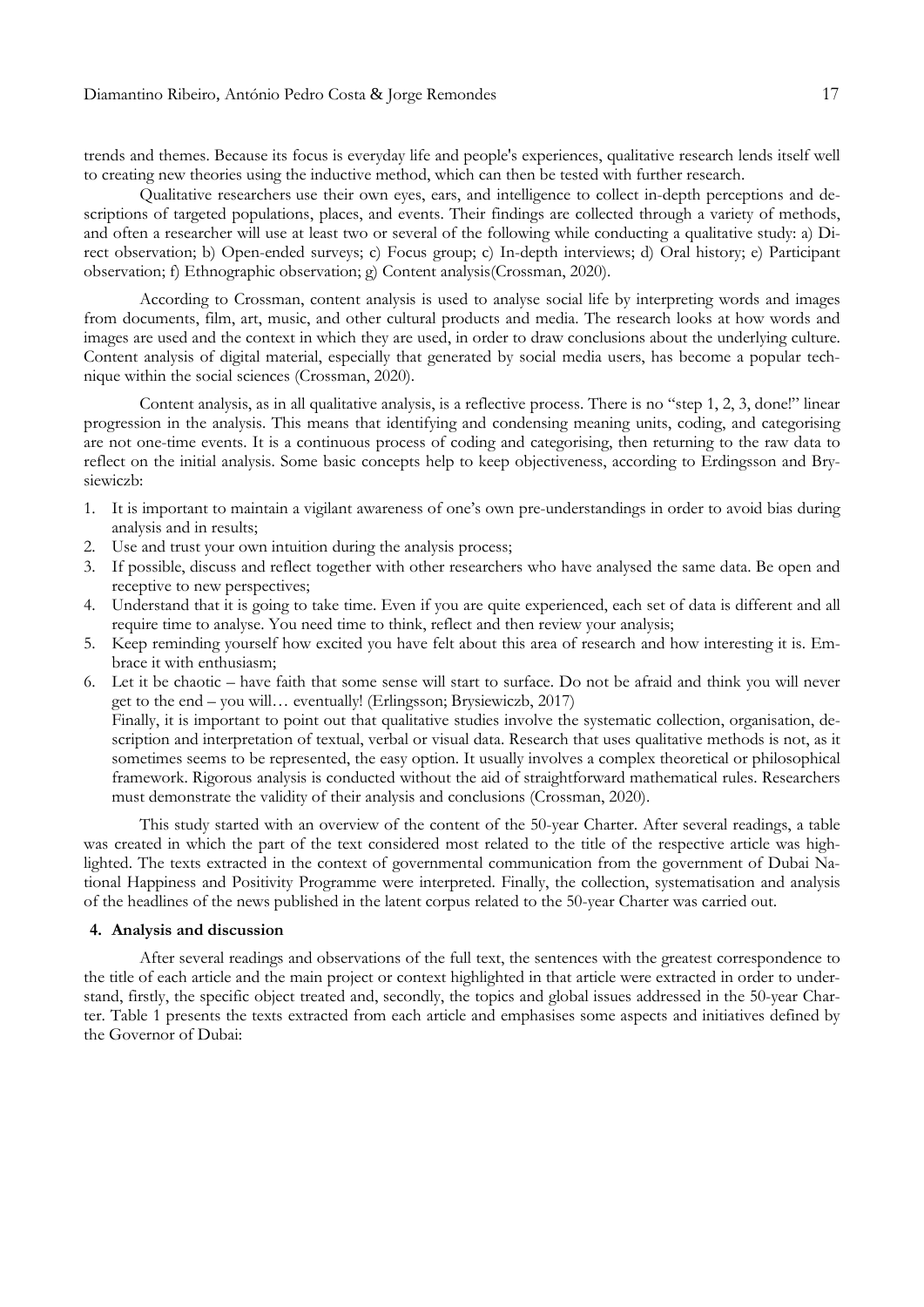| Highlights                                                            |
|-----------------------------------------------------------------------|
| Our region has historically been a region of civilization and trade,  |
| and this role must be restored. We will seek to build an interna-     |
| tional cooperation to support these aspirations.                      |
| In the coming phase we will work to develop a geo-economic map        |
| for the city of Dubai and set up specialized, integrated eco-         |
| nomic zones in the whole city.                                        |
| The first virtual commercial city in the region that grants           |
| commercial licenses without having to reside in Dubai.                |
| We aim to build an educational and learning system that ex-           |
| plores and develops people's skills. Our goal for our citizens is to  |
| have a life-long learning so they can continue to improve their       |
| skills and capacities to adapt to the rapid global changes in the     |
| world.                                                                |
| We aim to provide citizens with medical consultations 247/            |
| through hundreds of thousands of doctors, specialists and             |
| medical consultants across the globe.                                 |
| We want our universities to not only graduate students, but also      |
| create companies and employers.                                       |
| We will develop an integrated program to build a comprehensive        |
| system that allows at least a tenth of our citizens' homes to be      |
| self-sufficient in terms of water, food and energy.                   |
| This is a long-term program, that aims to provide new sources of      |
| income to our citizens.                                               |
| We pledge to increase philanthropic initiatives every year $()$ Char- |
| ity is indeed a major factor in the happiness of societies and the    |
| continuity of progress and prosperity.                                |
|                                                                       |

### *Table 1 – Text Highlights*

Thus, it was possible to verify that Dubai intends to continue to promote international trade and, appealing to its historical roots, intends to foster international cooperation in this way. Despite this, 8 of the 9 articles refer to initiatives aimed at encouraging and implementing innovative measures for the city and citizens. It is important to mention the opening of these initiatives to foreigners, such as the virtual commercial city. The extracts also allow us to infer the concern with the future and the sustainability of the projects, including at the economic level, through the creation of new sources of income, either through entrepreneurial initiatives by universities, or directly for citizens through the creation of cooperatives. Finally, and in line with the National Happiness & Positivity Program, an article is dedicated to charity, a concept considered by the Dubai Sovereign as a factor directly related to the happiness of society.

With regard to the visibility given to the publication of this document in the media, a search was carried out on the latent corpus (Costa, 2016) of news in English related to the subject. As summarised in Table 2, in which the titles, the date and the identification of the media are presented, the Sheik Al Maktoum initiative has been given considerable relevance; this fact should also be related to the fact that the document marks the celebration of the Sheikh's anniversary of his service to the nation: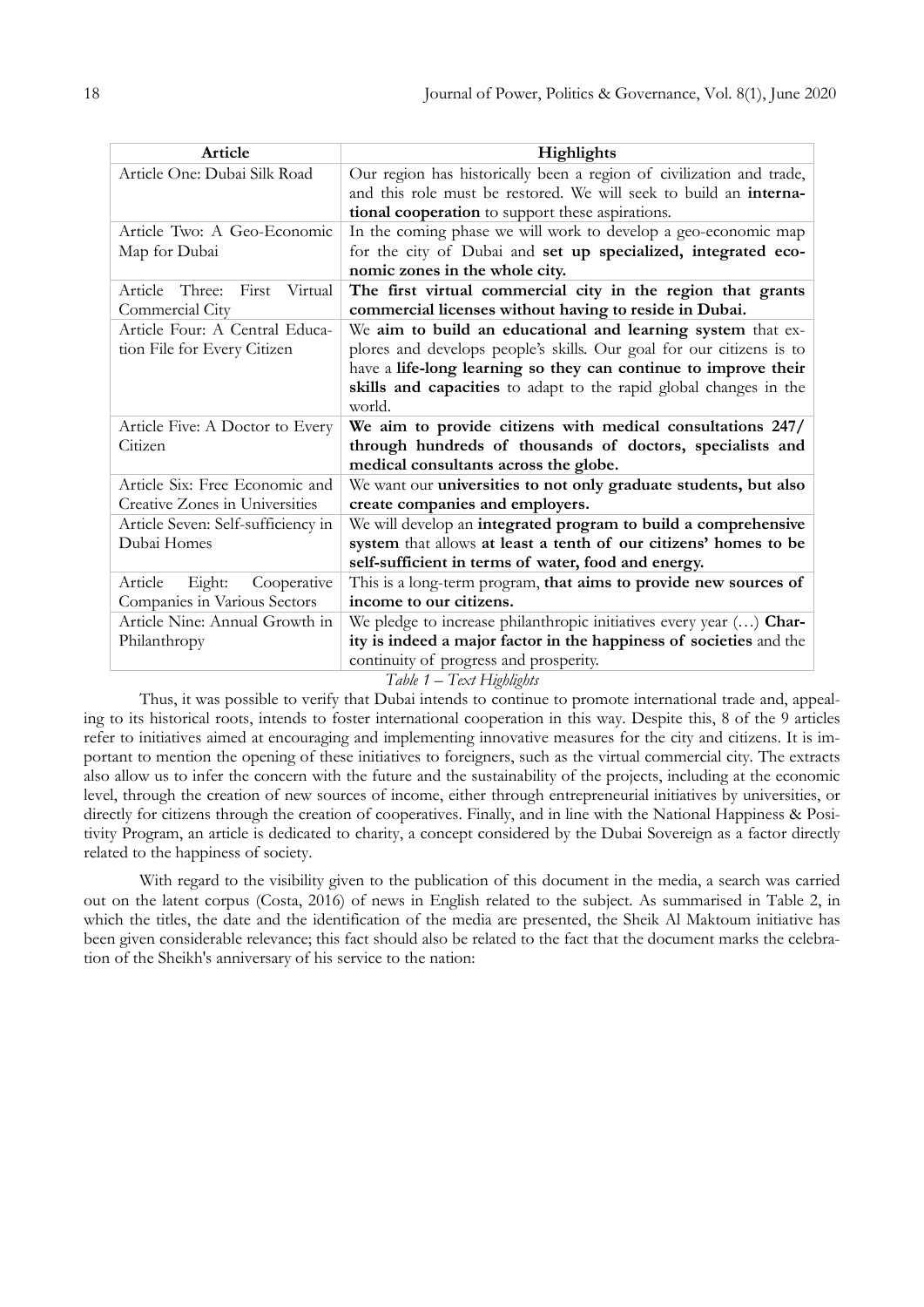| Title                                                         | Date       | Media                    |
|---------------------------------------------------------------|------------|--------------------------|
| Mohammad publishes 50-year Charter                            | 06.01.2019 | <b>Gulf News</b>         |
|                                                               |            |                          |
| The Fifty-Year Charter                                        | 06.01.2019 | <b>UAE</b>               |
|                                                               |            |                          |
| Dubai Ruler unveils 50-Year Charter development plan          | 07.01.2019 | The National             |
| Sheikh Mohammed outlines 50-year charter for Dubai            | 07.01.2019 | Khaleej Times            |
| Dubai unveils 'Fifty Year Charter' to improve lives of        | 07.01.2019 | Arabian Business         |
| residents                                                     |            |                          |
| Mohammed Bin Rashid Approves DIFC's New Expan-                | 08.01.209  | Proshare Intelligent In- |
| sion Plan, Launches 50 Year Charter                           |            | vesting                  |
| The Fifty-Year Charter' For Continuous Prosperity             | 08.01.2019 | Connector                |
| Mohammed bin Rashid Launches 50-Year Chart and Du-            | 02.02.2019 | $RTA - Almasar$          |
| bai Principles                                                |            |                          |
| Dubai to Map Regional Economic landscape in line with         | 24.02.2019 | Belt & Road News         |
| its Fifty-Year Charter                                        |            |                          |
| Hamdan bin Mohammed: Eight Principles & the 50-Year           | 27.02.2019 | Hamdam.ae                |
| Charter represent a roadmap for the Dubai Government's        |            |                          |
| work                                                          |            |                          |
| Implementation of 50-Year Charter has begun: Hamdan -         | 03.03.2019 | Dubai Gazette            |
| Approves 'Dubai Silk Road' strategy                           |            |                          |
| HBMSU launches University Entrepreneurship Pro-               | 03.03.2019 | Dubai PR Network         |
| gramme                                                        |            |                          |
| Dubai's 50-year Charter spurs Islamic economy's growth        | 02.04.2019 | Mubasher                 |
| - Al Mansouri                                                 |            |                          |
| The $50$ -Year Charter $-$ a plan for the happiness and pros- | 07.04.2019 | The Emirates             |
| perity of Dubai's citizens                                    |            |                          |
| DEWA to install solar panels in 10% of UAE nationals'         | 16.04.2016 | Move On                  |
| homes in Dubai to support 50-Year Charter                     |            |                          |
| DHA works to achieve objectives of Article five of Fifty-     | 01.06.2019 | DHA.AE                   |
| Year Charter                                                  |            |                          |
| Sheikh Hamdan: progress on Fifty-Year Charter 'very           | 01.07.2019 | Arabian Business         |
| promising'                                                    |            |                          |

*Table 2 – News titles*

The cadence of publications is very interesting for the investigation because it demonstrates how the news spreads in the media on the day of publication and in the days immediately following. However, the subject remains active for several months, whether in generalist publications or in more specialised ones. Within the scope of the study, the connection of this document with the National Plan for Happiness and Positivity highlights the title of "The Emirates": The 50-Year Charter - a plan for the happiness and prosperity of Dubai's citizens. An equally relevant evidence for the study is the immediate transformation of the projects into concrete initiatives, as is the case of the 3 March news about the launch of the University's entrepreneurship programme. The same applies to the involvement of different entities in projects, as well as the allocation of different types of means so that they can materialise, as can be seen in the following paragraphs:

The Dubai Silk Road strategy was prepared by the Ports, Customs and Free Zone Corporation (PCFC), in collaboration with key government entities. Internally, the strategy focuses on enhancing trade between free zones and the rest of the emirates. Externally, the focus will be on enhancing strategic and operational connection of logistics services between DP World terminals across the world with Emirates airlines playing a key role. The new Dubai Silk Road strategy comprises 9 initiatives and 33 projects that will see the collaboration of Emirates airlines, Dubai Airports, Dubai South, Dubai Free Zones, DFZ, Council, Dubai Maritime City Authority, Dubai Roads and Transport Authority, DP World, Dubai Municipality, Jebel Ali Free Zone5. The development of DIFC 2.0 will commence immediately and will be completed in several stages. Upon completion, the new district will comprise 6.4 million square feet of office space, 2.6 million square feet of creative space, 1.5 million square feet of residences, 1.3 million square feet of retail space and 700,000 square feet devoted to leisure and entertainment.

1

<sup>5</sup> Dubai Gazette. Retrieved from: [https://dubaigazette.com/implementation-of-50-year-charter-has-begun-hamdan/.](https://dubaigazette.com/implementation-of-50-year-charter-has-begun-hamdan/) Last accessed 26.03.2020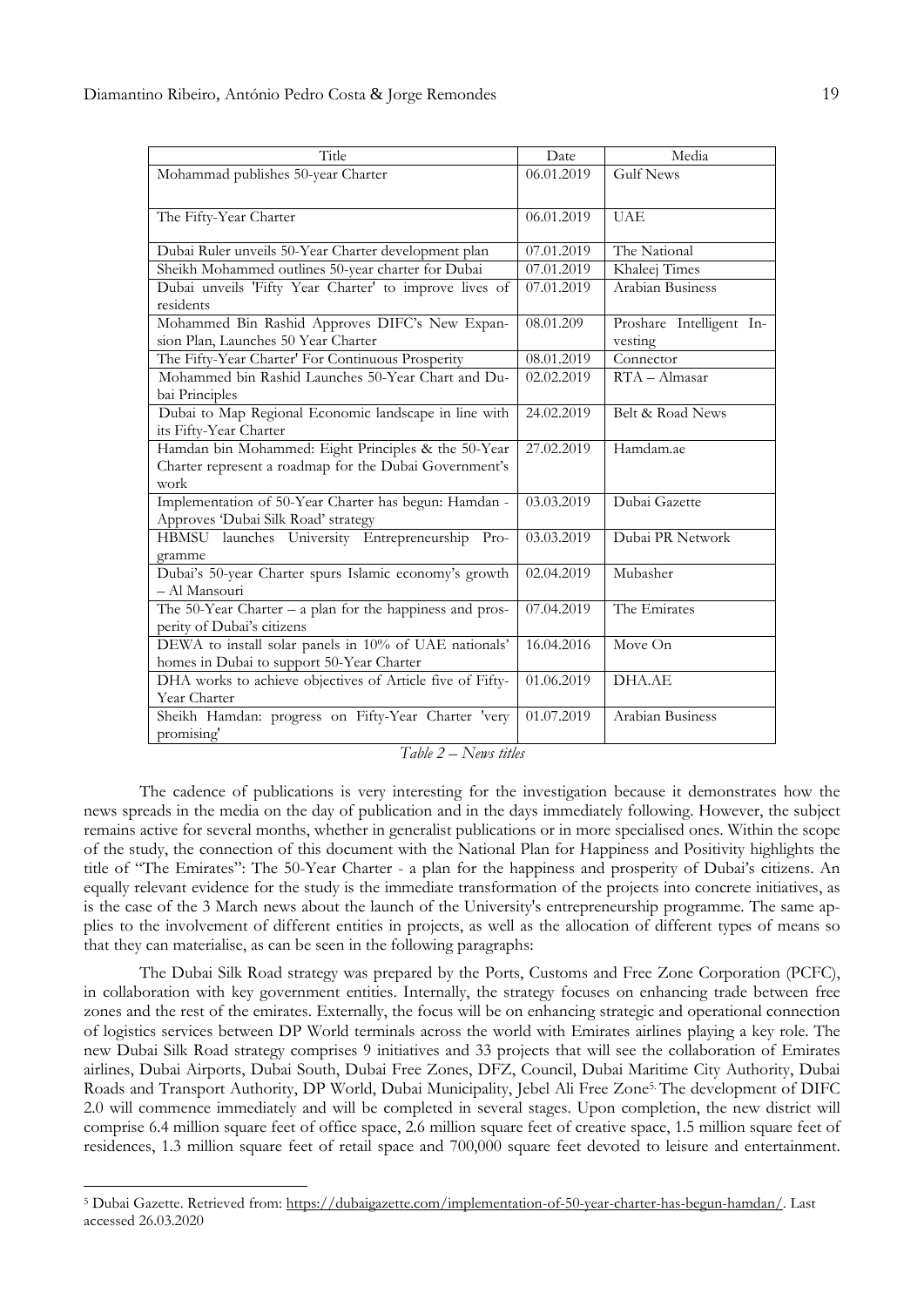This will be complemented by a financial campus covering approximately 400,000 square feet, an additional 250,000 square feet of hospitality offerings, and 3.5 million square feet of car parking space. With sustainability remaining a priority for the Centre, the new development will introduce open green spaces that bring together an innovative community within a natural and sophisticated business environment<sup>6</sup>.

Finally, it is important to mention that, in parallel with the publication in the media, a book entitled *The Fifty-Year Charter* was also published, in Arabic and English, which also allows for the importance given to the document and the capacity to transform it into a legacy instrument to be understood, while marking a landmark date in the history of public life for Sheik Mohammed Al Maktoum. In the same book, the 8 Principles of Dubai or the Magna Carta are also listed, the content of which has also been analysed by us.

In general, the results, in addition to revealing the importance of the document itself, highlight yet another series of initiatives, many of which are innovative, as has been the prerogative of the government over the last few decades. From the point of view of governmental communication, the study shows that the government follows international standards and the most modern practices, and it is possible to verify that it follows methods, discipline, learns from experts, from their knowledge and from their ideas, in order to be able to communicate properly (Chadda , Mahbubani, Pardinas, Martin, Weed, 2016).

In this same sense, the study allows us to infer that Dubai governmental communication follows the best practices and strategies such as those listed by (Kealey, 2012), including the possible recourse to the support of companies and specialised professionals.

## **5. Closing Notes**

1

For the Dubai government, Happiness and positivity are understood as government policies. Since 2014 and more strenuously since 2016, the government has been creating measures and initiatives aimed at making happiness a lifestyle for citizens and a philosophy to be implemented in the various bodies of society, whether public or private (Ribeiro, Remondes, & Costa, 2018b, 2019b, 2019d, 2019c, 2020). The government has focused on creating immense programmes that involve citizens in initiatives and the promotion of that lifestyle. It has created initiatives with international reach and embraces the will to transfer its model to other societies (Ribeiro, Costa, & Remondes, 2020; Ribeiro, Laranjeira, & Remondes, 2019; Ribeiro, Remondes, & Costa, 2017, 2018a, 2019a).

The Dubai government, recognised worldwide for its innovative initiatives in various fields, such as architectural, scientific, cultural, etc., also proves to be an excellent communicator, giving great importance in the media to the programmes and measures it develops, almost all of which are of enormous dimensions. Thus, the publication of the 50-Year Charter and its content continue and reinforce the government's vision of working for the sustainable development of the current and future societies at the economic level, but also guarantee that the nation's fundamental values are properly transmitted to future generations of Dubai and the United Arab Emirates. From the point of view of governmental communication, this has been gaining more and more relevance and the most modern communication practices are performed so that the message fulfils the objectives defined by the government, using traditional media and social networks as the main vehicles.

The study carried out using the content analysis technique allowed us to conclude that the 50-Year Charter is a document that presents very concrete projects, oriented towards the economic, but also social, development of the citizens of Dubai. In terms of establishing a connection with the National Plan for Happiness and Positivity, in addition to the aforementioned issue of sustainability, the document itself highlights the concept, in this case, through the exercise of charity as an element that creates happiness - a value, from our point of view, to be quickly replicated worldwide.

With regard to the visibility of publication in the media, as mentioned, the quantity, the cadence of publications on the subject and the fact that they make known the way in which government initiatives are reflected in actions quickly implemented by the bodies involved, are highlighted. Finally, we highlight the publication in a book about the 50-Year Charter together with the Magna Carta, or the 8 Principles of Dubai, marking the legacy of Sheikh Mohammed al Maktoum through an instrument that the population can access and keep as heritage of a striking leader of their country.

<sup>6</sup> Proshare Intelligent Investing. Retrieved from[:https://www.proshareng.com/news/Budget%20and%20Plans/Mohammed-](https://www.proshareng.com/news/Budget%20and%20Plans/Mohammed-Bin-Rashid-Approves-DIFC�s-New-Expansion-Plan--Launches-50-Year-Charter/43443)Bin-Rashid-Approves-DIFC"s[-New-Expansion-Plan--Launches-50-Year-Charter/43443.](https://www.proshareng.com/news/Budget%20and%20Plans/Mohammed-Bin-Rashid-Approves-DIFC�s-New-Expansion-Plan--Launches-50-Year-Charter/43443) Last accessed 26.03.2020